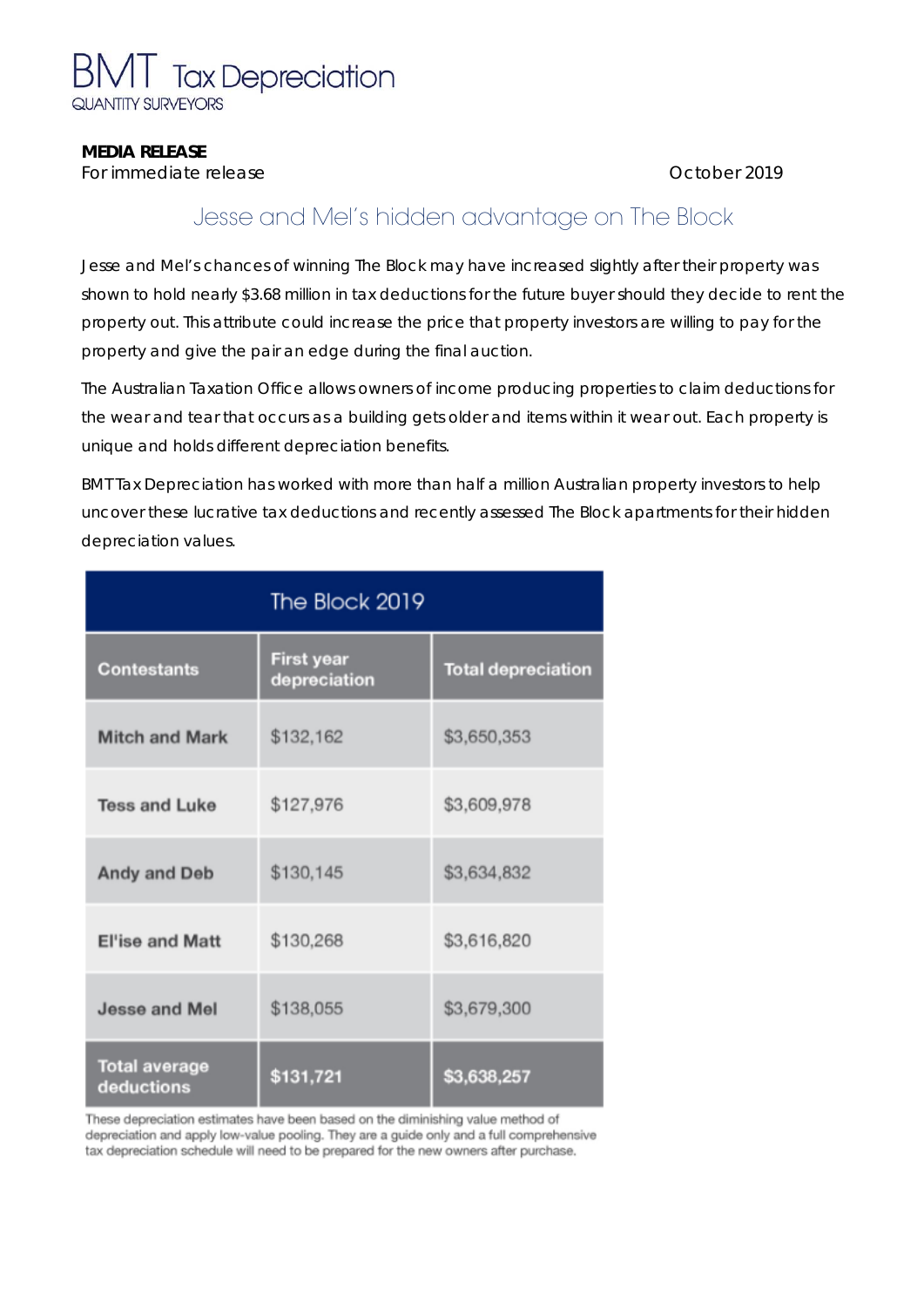# **Tax Depreciation** QUANTITY SURVEYORS

The CEO of BMT, Bradley Beer said that while Jesse and Mel had a slight edge when it came to tax deductions, the field was very close this year.

"Smart property investors will often make note of the depreciation potential of properties and use that data to help inform the offers they make.

"While Jesse and Mel's property holds the most total deductions, Mitch and Mark (\$3.65 million) and Andy and Deb (\$3.63 million) are hot on their heels."

The BMT assessment showed that Tess and Luke had the property with the lowest amount of tax deductions (\$3.61 million) followed by El'ise and Matt (\$3.62 million).

Jesse and Mel's property also held the largest amount of deductions (\$138,055) claimable in the first year of ownership. This again would be of interest to property investors that are looking to maximise the return from any property investment.

The average Block property contained \$131,721 in first year deductions.

"With many challenging real estate markets in Australia at present, cash flow will be a key objective for investors and this is where tax depreciation plays a large role," said Bradley Beer.

"Buyers looking to bid on the show and buyers in real estate markets across Australia, can make more informed decisions by understanding the depreciation values of properties and how those values will impact their cash flow," said Bradley Beer.

BMT Tax Depreciation has been working with The Block to provide depreciation assessments for more than ten years. Property Investors interested in better understanding the tax deductions that could be available to them can utilise BMT's free online tax depreciation calculator at [bmtqs.com.au/tax-depreciation-calculator](https://www.bmtqs.com.au/tax-depreciation-calculator)

**- ENDS –** 

#### **For all media enquires please contact:**

Bradley Beer CEO, BMT Tax Depreciation

Phone: 0413 271 777 Email: media@bmtqs.com.au

> Maximising the cash return from your investment property

Call: 1300 728 726 | Fax: 1300 728 721 | Email: info@bmtqs.com.au | Web: www.bmtqs.com.au | AUSTRALIA-WIDE SERVICE | ABN: 44 115 282 392 Sydney | Newcastle | Parramatta | Brisbane | Cairns | Gold Coast | Melbourne | Perth | Adelaide | Hobart | Darwin | Canberra